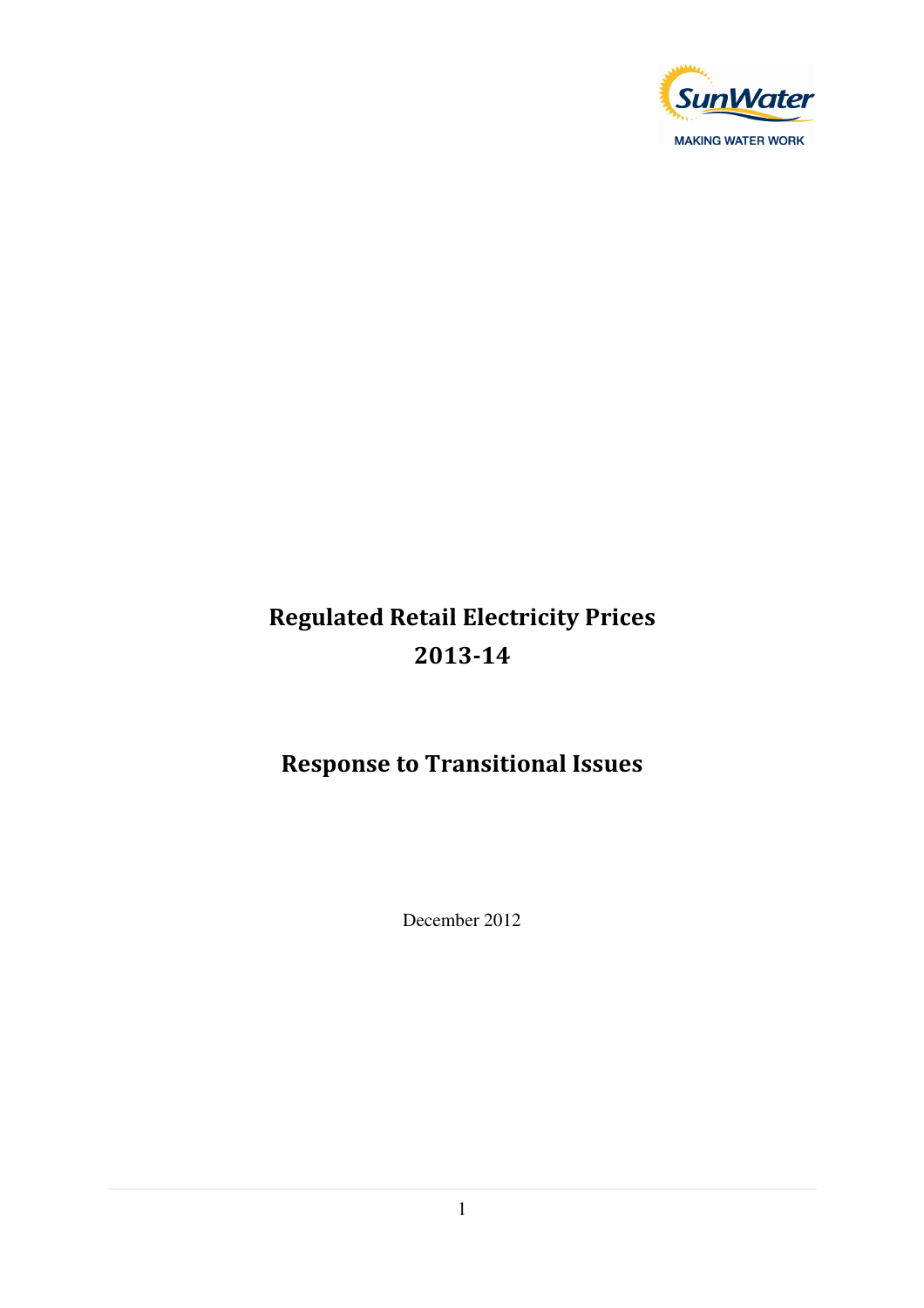

SunWater appreciates the opportunity to have input into the setting of transition arrangements for the 2013/14 year and beyond.

### Transition Tariffs Support Offpeak Usage

SunWater has many Large sites on the transition tariffs, mostly on transition tariffs 22 and 43 to take advantage of offpeak rates by pumping overnight and on weekends. While the new demand tariffs (tariffs  $44$  to  $48$ ) have all been based on the N + R approach to cost reflective pricing, there is currently no offpeak pricing signal in Ergon's Large network tariffs and so there is no ToU signal in the new demand tariffs. This means that the many SunWater sites that are rightly benefitting from offpeak rates on transition tariffs 22 and 43 are disadvantaged by a move to the new demand tariffs.

The  $N + R$  approach to franchise tariff pricing was an outcome of OCA's Review of Electricity Pricing and Tariff Structures, finalised in November 2009. As the QCA noted in their final report, the Ministerial Direction specified two key criteria to guide the QCA's decision-making in the review:

"The Ministerial Direction requires that the Authority examine alternative tariff structure options that:

(a) support cost reflective tariffs; and

(b) encourage more efficient use of electricity, including by encouraging demandside management."

The QCA's interpretation of these criteria was summarised in the following paragraph of the final report:

"Cost reflective tariffs provide each customer with appropriate pricing signals to reflect the underlying cost of supplying electricity to them. Tariff structures that provide correct signals when electricity costs more to supply (for example, during periods of peak network capacity) can encourage customers to make decisions that reduce the need for costly network capacity increases. Given the appropriate price signals, customers can then decide when and how much electricity to consume."

While the new suite of demand tariffs for Large customers could be argued to be cost reflective, the pricing signals are clearly not appropriate as they provide no signal regarding *when electricity costs more to supply* and therefore provide no information for *customers to make decisions that reduce the need for costly network capacity increases*. As it currently stands, the new demand tariffs signal to customers that it is irrelevant whether or not a customer contributes to peak demand. This is a perverse outcome that undermines a large part of the intent of the electricity tariff review.

SunWater acknowledges that this outcome was not the intention of the QCA's tariff review and is largely beyond the control of the QCA in this current price setting process. After all, the Authority can only work with the various pricing inputs as presented; the fact there are no ToU signals in Ergon's Large customer network pricing means there will be no ToU signals in the Large customer retail prices. However, SunWater believes the Authority should take into consideration the intent of the tariff review and use the one tool they have at their disposal, the transition tariffs, to help manage this perverse situation. The transition tariffs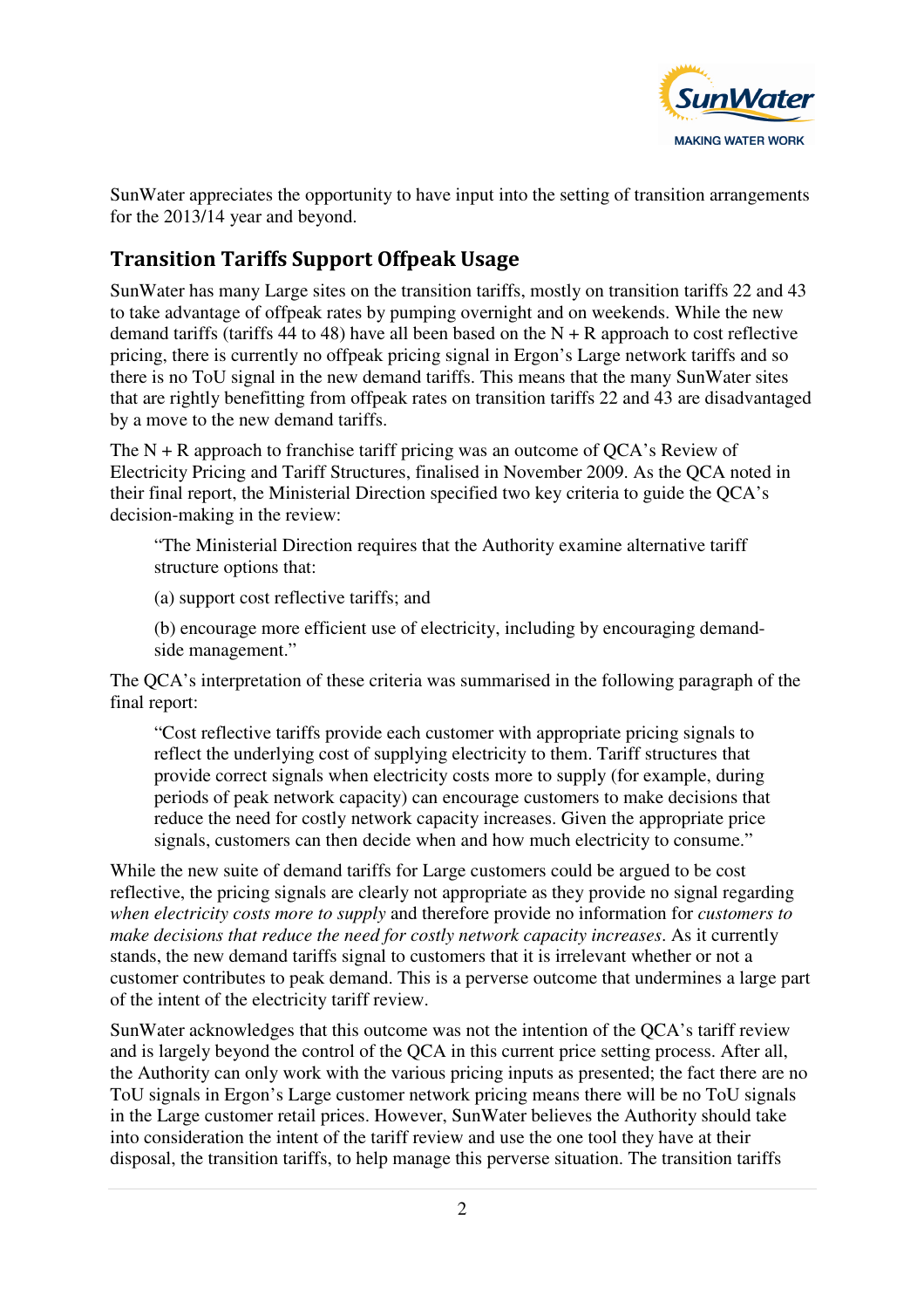

**MAKING WATER WORK** 

preserve the ToU pricing signals and therefore should be retained to provide customers with incentives to avoid peak demand times. The one certainty in this process is that removal of the transition tariffs will lead directly to an increase in peak demand as customers such as SunWater will not be able to economically justify a continuance of their offpeak usage behaviour.

### Time Required for Network Pricing Signal Development

The absence of a ToU pricing signal in the network charges is difficult to comprehend given that the dramatic increases in network charges over the past five years have invariably been attributed to the dramatic increases in peak demand on the network. SunWater fails to understand how the major cost driver of increasing network costs has not revealed itself in the network pricing and consequently is having no influence on franchise tariff retail pricing.

Judging from the presentations given by Ergon and Energex at the recent QCA workshop in Brisbane, the network companies are working hard to develop appropriate peak pricing signals within their suite of network tariffs. In particular, Ergon has stated that their tariff changes will not be implemented before 2014-15. Given timing issues between the annual network price setting process and the QCA's annual retail price determination, it is quite feasible that appropriate peak demand pricing signals will not appear in the new demand tariffs until 2015-16. This suggests that the transition tariffs should be maintained for at least another three years to provide a smooth transition to the new tariffs.

### Time Required to Absorb the Impacts of Electricity Reviews

As outlined in the QCA's workshop presentation, there are currently over 10 separate State and Federal reviews or panels in place that could impact on electricity pricing. There has probably never been a time of greater uncertainty in the electricity market since market deregulation. In the face of such uncertainty, it would seem to be the wrong time to force customers off the transition tariff structures to the new demand tariffs knowing that these new tariffs could change dramatically as an outcome of these reviews. On this argument alone, the transition tariffs should be retained until the outcomes of these reviews are known.

### Investment Decisions Driven by Existing Tariff Structures

For over 20 years there has been a very strong retail pricing signal regarding usage in peak times which has led SunWater to make significant long-term investments in plant and infrastructure to take advantage of low offpeak rates. This has presumably had benefits for the electricity network by keeping peak demand lower than it would otherwise have been.

SunWater has invested in larger pumps and balancing storages to move pumping load out of peak times. The effect of removal of the ToU pricing signals via the removal of the transition tariffs will be two-fold. Firstly, existing investments in excess capacity to allow offpeak pumping will be undermined by the removal of the transition tariffs. The capacity will still exist but will be stranded by the removal of the cost benefits of offpeak pumping effectively reducing returns from the original investment. Secondly, any new investment in plant and infrastructure will not be able to justify offpeak pumping capacity as part of the investment decision. Therefore, the inappropriate price signals of the new demand tariffs will guide investment decisions towards day-time or 24 hour pumping, thereby locking in increases in peak demand for the long-term; once a smaller pump and surrounding infrastructure is